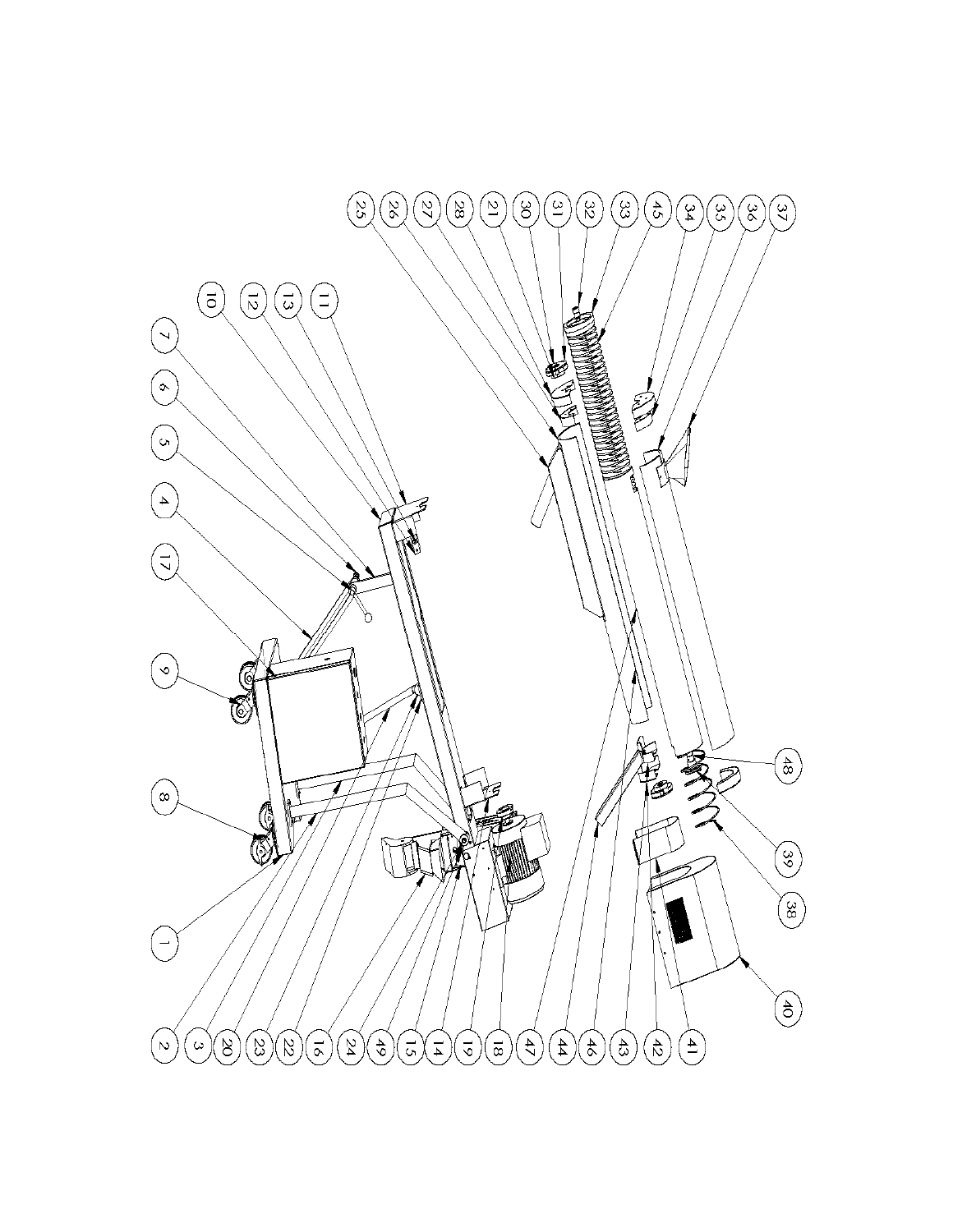## **SECTION 5: INDEX 180-8 CAPSULE POLISHER PARTS LISTS (Refer to Figure 2)**

| <b>ITEM#</b> | <b>QTY</b>     | PART NO.    | <b>DESCRIPTION</b>                     |
|--------------|----------------|-------------|----------------------------------------|
| 01           | 1              | 300-000-529 | Base - Capsule Polisher                |
| 02           | 1              | 300-000-530 | Frame Support                          |
| 03           | 1              | 300-001-530 | Frame Support                          |
| 04           | $\mathbf{1}$   | 300-000-531 | <b>Adjustable Support Bracket</b>      |
| 05           | 1              | 300-000-533 | Lock Handle                            |
| 06           | $\mathbf{1}$   | 300-000-552 | Height Adjustment Support Pin          |
| 07           | $\mathbf{1}$   | 300-000-532 | <b>Adjustable Support</b>              |
| 08           | $\overline{2}$ | 300-000-534 | <b>Swivel Castor</b>                   |
| 09           | $\overline{2}$ | 300-000-535 | <b>Rigid Castor</b>                    |
| 10           | $\mathbf{1}$   | 300-000-536 | Frame                                  |
| 11           | $\mathbf{1}$   | 300-000-521 | Bracket - Hopper End                   |
| 12           | 1              | 300-000-551 | Height Adjustment Support Pivot        |
| 13           | $\mathbf{1}$   | 01-ZAB-009  | Shoulder Screw -                       |
| 14           | $\mathbf{1}$   | 300-000-522 | Bracket - Outlet End                   |
| 15           | $\mathbf{1}$   | 299-347-001 | Top Bracket - Empty Capsule Eliminator |
| 16           | 1              | $I-34-0000$ | <b>Empty Capsule Eliminator</b>        |
| 17           | $\mathbf{1}$   | 14-EA-548   | <b>Electrical Box</b>                  |
| 18           | $\mathbf{1}$   | 16-DD-014   | Motor                                  |
| 19           | $\mathbf{1}$   | 297-322-005 | Coupling - Motor Half                  |
| 20           | $\mathbf{1}$   | 08-GJ-020   | Gas Spring                             |
| 21           | $\overline{2}$ | 300-000-515 | Bearing Housing - Metal                |
| 20A          | $\overline{2}$ | 08-GJA-006  | Eyelet Fitting - For Gas Spring        |
| 22           | $\mathbf{1}$   | 299-348-001 | <b>Bracket - Gas Spring</b>            |
| 23           | $\overline{2}$ | 08-GJA-005  | Mounting Bracket, as Spring Eyelet     |
| 24           | $\overline{2}$ | 300-001-536 | <b>Frame Support Pivot</b>             |
| 25           | $\mathbf{1}$   | 300-000-509 | Dust Collector                         |
| 26           | $\mathbf{1}$   | 296-893-001 | Cover - Bottom                         |
| 27           | $\mathbf{1}$   | 300-000-525 | Bottom End Cap for Cage                |
| 28           | $\mathbf{1}$   | 300-000-548 | End Cap - Bottom Hopper End            |
| 30           | $\overline{2}$ | 300-000-517 | <b>Bearing Retaining Plate</b>         |